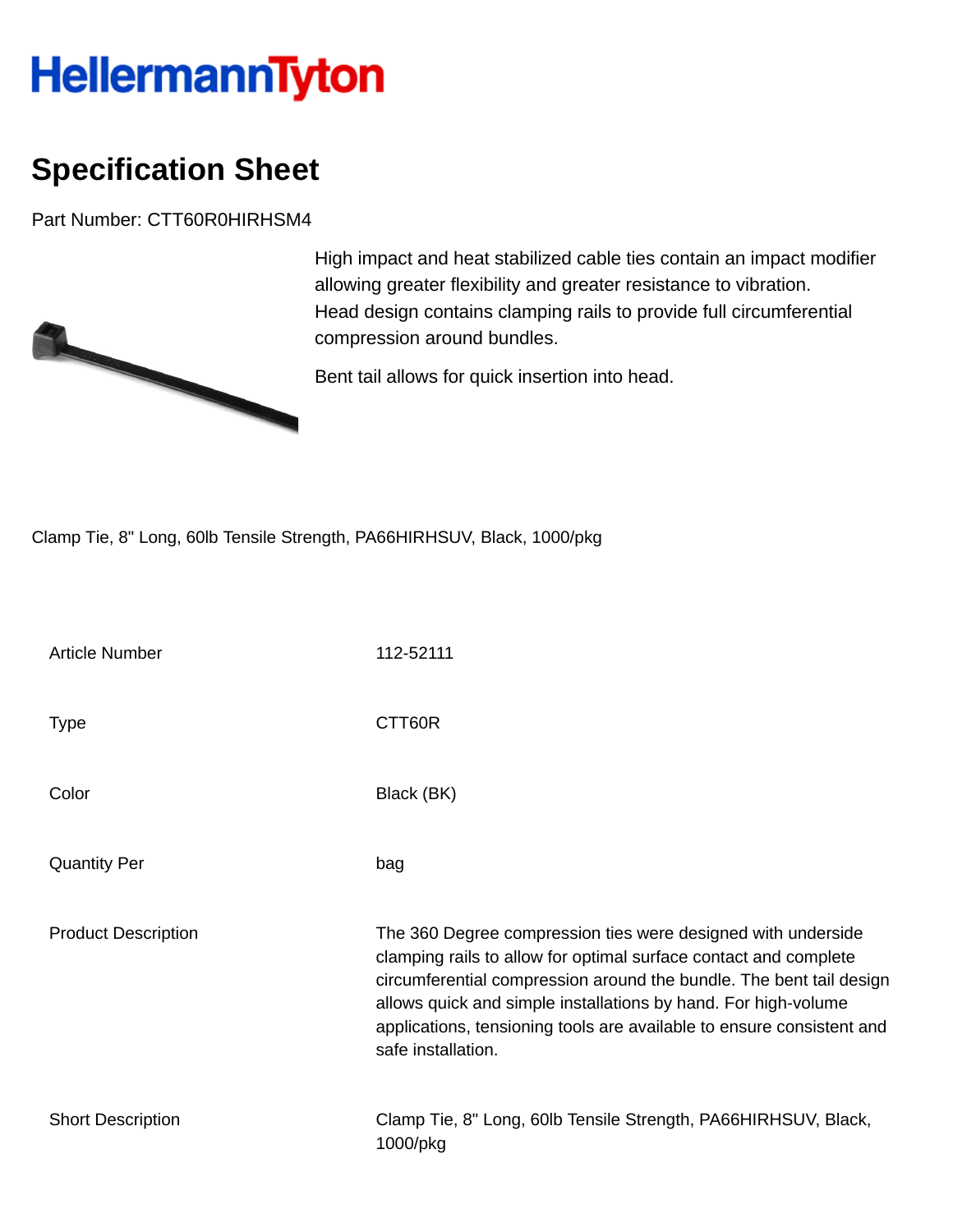| Minimum Tensile Strength (Imperial)   | 60.0                   |
|---------------------------------------|------------------------|
| Minimum Tensile Strength (Metric)     | 267.0                  |
| Length L (Imperial)                   | 8.0                    |
| Length L (Metric)                     | 203.2                  |
| <b>Identification Plate Position</b>  | none                   |
| <b>Releasable Closure</b>             | <b>No</b>              |
| <b>Tie Closure</b>                    | plastic pawl           |
| Variant                               | <b>Inside Serrated</b> |
| Width W (Imperial)                    | 0.19                   |
| Width W (Metric)                      | 4.7                    |
| <b>Bundle Diameter Min (Imperial)</b> | 0.06                   |
| <b>Bundle Diameter Min (Metric)</b>   | 1.5                    |
| <b>Bundle Diameter Max (Imperial)</b> | 1.77                   |
| <b>Bundle Diameter Max (Metric)</b>   | 45.0                   |
| Thickness T (Metric)                  | 1.2                    |